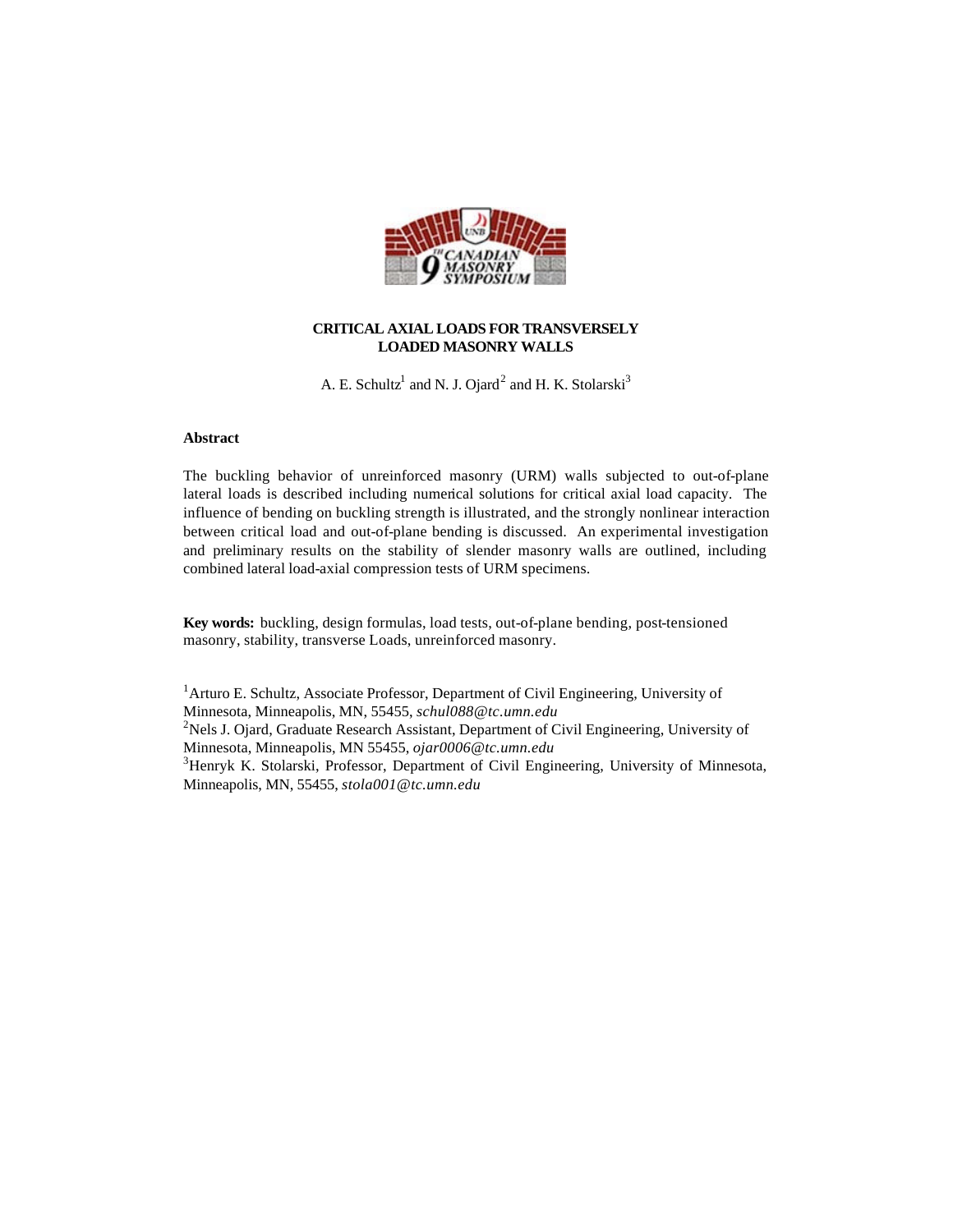# **INTRODUCTION**

Bending arising from out-of-plane lateral loads has a dramatic impact on the stability of URM walls (Fig. 1). Flexural tension stresses crack masonry and reduce the effective cross-section depth. This effect augments lateral deflection due to out-of-plane bending and gives rise to second-order  $(P-\Delta)$  moments. The additional bending generates more tension, which further reduces the cross-section, and can lead to instability (i.e. buckling).

Out-of-plane bending due to axial load eccentricity has been recognized to affect the stability of URM compression members (Angervo 1954, Sahlin 1961, Yokel 1971, Colville 1979). Previous research led to the development of design provisions that include eccentricity in the buckling capacity of URM walls. In the U.S., a check on the buckling strength of URM walls including the effects of axial load eccentricity is required (MSJC 1999). However, current code provisions do not address the effect of bending from out-of-plane loading on the stability of URM compression members.



Fig. 1 Influence of lateral load on buckling of URM walls

Widespread problems in the performance of URM walls have not materialized in the U.S. in part because the existing URM building stock was designed according to older codes that are overly conservative. Yet, severe lateral loading events such as earthquakes, hurricanes and tornadoes often generate out-of-plane collapses of URM walls, and these failures are usually attributed to low tensile strength without proper attention given to stability concerns. However, new masonry construction often features members that are more slender and more highly stressed than those in older buildings, making stability concerns more important. And, these trends come at a time when design standards (*Minimum* 1998) and model codes (*NEHRP* 1998) have adopted significant increases in wind and seismic loads.

## **Previous Research**

Linear analysis techniques have been used to solve the governing equation for the lateral deflection of URM walls under eccentric axial load (Angervo 1954, Sahlin 1961). In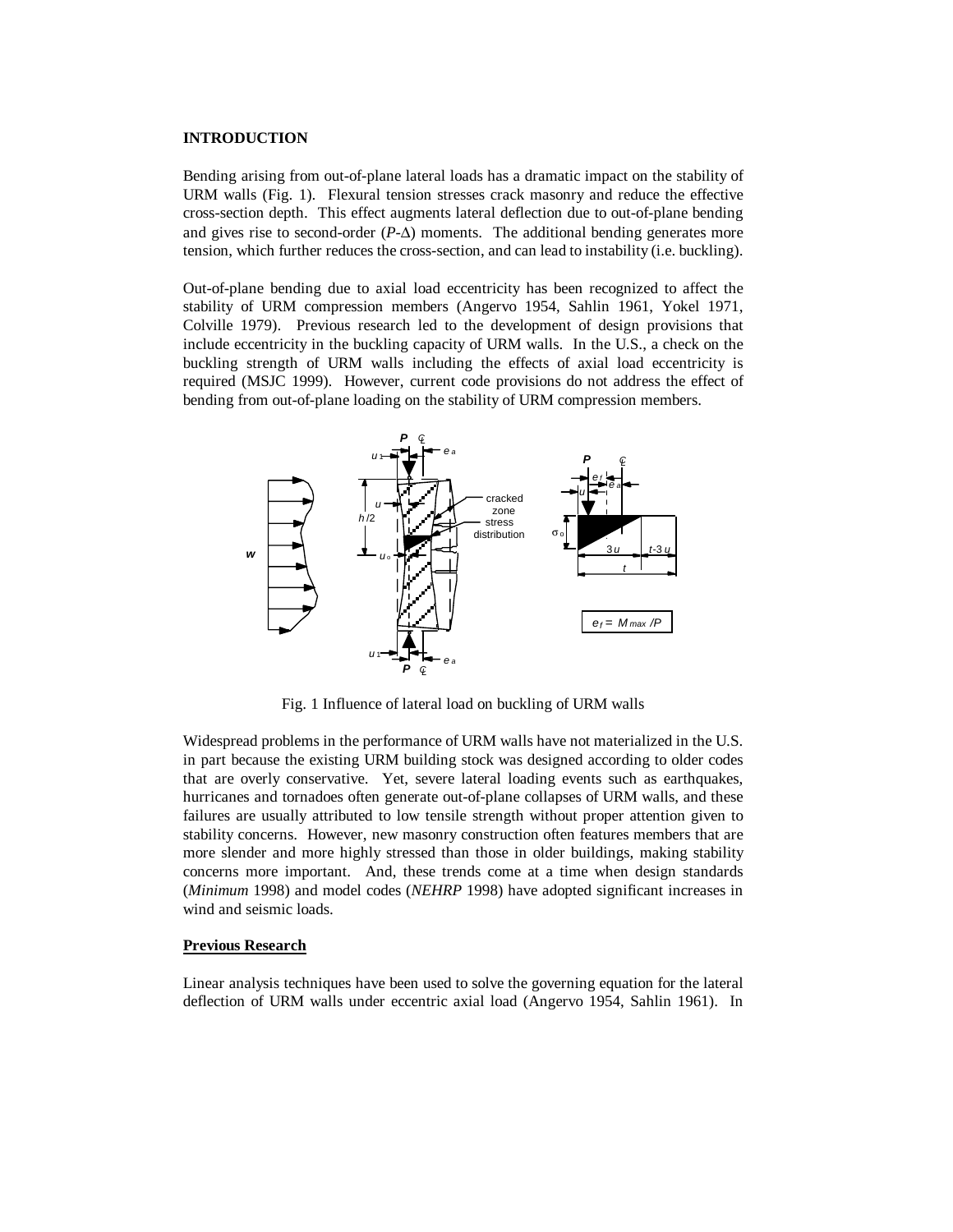these studies, computed deflections, as a function of axial load, were used to define critical loads. Solutions for the eccentric buckling strength of URM compression members have been developed in the U.S. (Yokel 1971, Colville 1979). Yokel illustrated the accuracy of this approach for prediction of the buckling strength of eccentrically loaded walls tested over a wide range of variables (1971).

The impact of masonry stress-strain nonlinearity on the buckling capacity of laterallyloaded URM walls has been studied recently (Romano 1993, La Mendola 1995, Ganduscio 1997). These researchers obtained analytical solutions for critical axial load which require iterative solutions of coupled, nonlinear equations. However, these solutions have not found their way to design practice due to their complexity. Sahlin (1961) had earlier considered the influence of out-of-plane bending on the buckling capacity of solid walls, but practical buckling solutions were not developed.

### **Influence of Bending on Critical Axial Loads**

Yokel's formulation for the deflection of a linear, elastic URM wall, with solid crosssection and no tensile strength has been extended to include out-of-plane bending (Schultz et al. 2000). An additional flexural eccentricity  $e_f$  was defined as the ratio of bending moment *M* to axial load *P* (Fig. 1). Differential equations were derived for moment distributions arising from four combinations of support conditions and lateral load, including 1) equal end-moments on a simply-supported wall, 2) uniformly distributed lateral load on a simply-supported wall, 3) concentrated lateral load on top of a cantilever wall, and 4) uniformly-distributed lateral load on a cantilever wall.



Fig. 2 Stability curves for simply-supported, uniformly loaded wall

Numerical solutions were obtained for the lateral displacement *u* of URM compression members under axial load (Fig. 1). These solutions describe load-displacement relationships like that shown in Fig. 2 for a simply-supported wall with a uniform load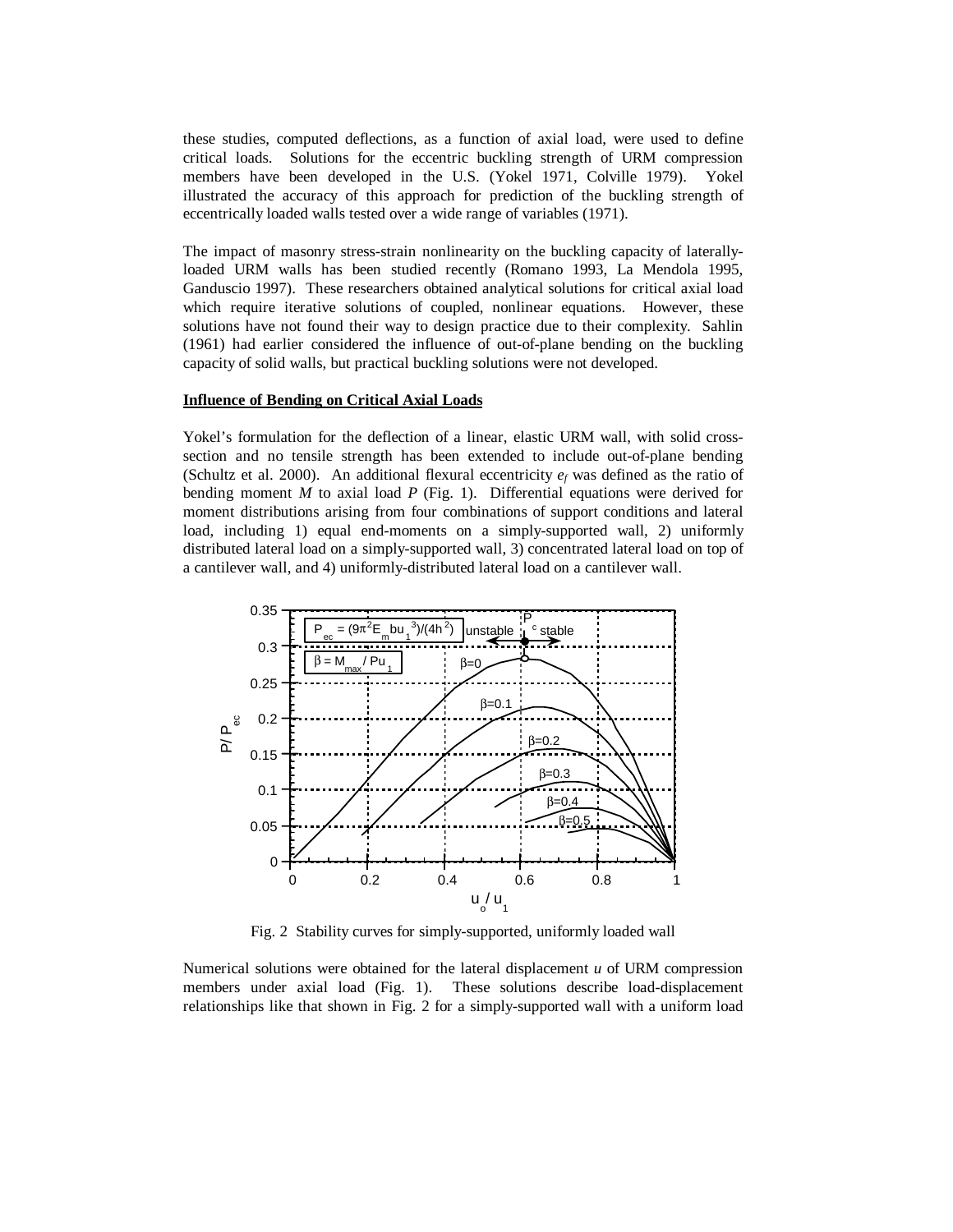$w_u$ , and out-of-plane moment, as indicated by the parameter  $\beta$ , is seen to have a large influence on load-deflection behavior. Relative maxima represent points of impending instability, and the corresponding critical axial loads are the buckling strengths *Pc*.

For each of the four load cases considered, the ratios of critical load  $P_c$  to the equivalent critical load  $P_{ec}$  were correlated with the bending parameter  $\beta$  (Fig. 3), and a third-order polynomial with respect to  $\beta$  was fitted through this data. The numerical solutions, shown as discrete points in Fig. 3, are seen to be approximated closely by the polynomials, shown as solid lines.



Fig. 3 Influence of bending on buckling capacity of URM walls

Schultz et al. (2000) used the numerical solutions to define the following buckling strength formula on the basis of the MSJC equation for eccentric axial loading (1999)

$$
P_c = \frac{\pi^2 E_m I}{h_e^2} \left[ 1 - 0.577 \left( \frac{e_a + \lambda e_f}{r} \right) \right]^3
$$
 [1]

where  $h_e$  is the effective height *kh* of an equivalent simply-supported member, and the axial load eccentricity has been replaced by the sum of axial load eccentricity  $e_a$  and part of the flexural eccentricity  $e_f$ . With values for the constant  $\lambda$  equal to 1.0, 0.905, 0.813, and 0.70, respectively, for Cases 1, 2, 3, and 4, Eq. [1] was found to provide good approximations of the computed buckling strengths.

#### **Bending Moment and Axial Load Interaction**

The solutions defined above describe a highly nonlinear interaction between critical axial load  $P_c$  and bending moment  $M_{max}$ , and are illustrated in Fig. 4 for the load cases considered. Critical axial load and moment are normalized with respect to Euler buckling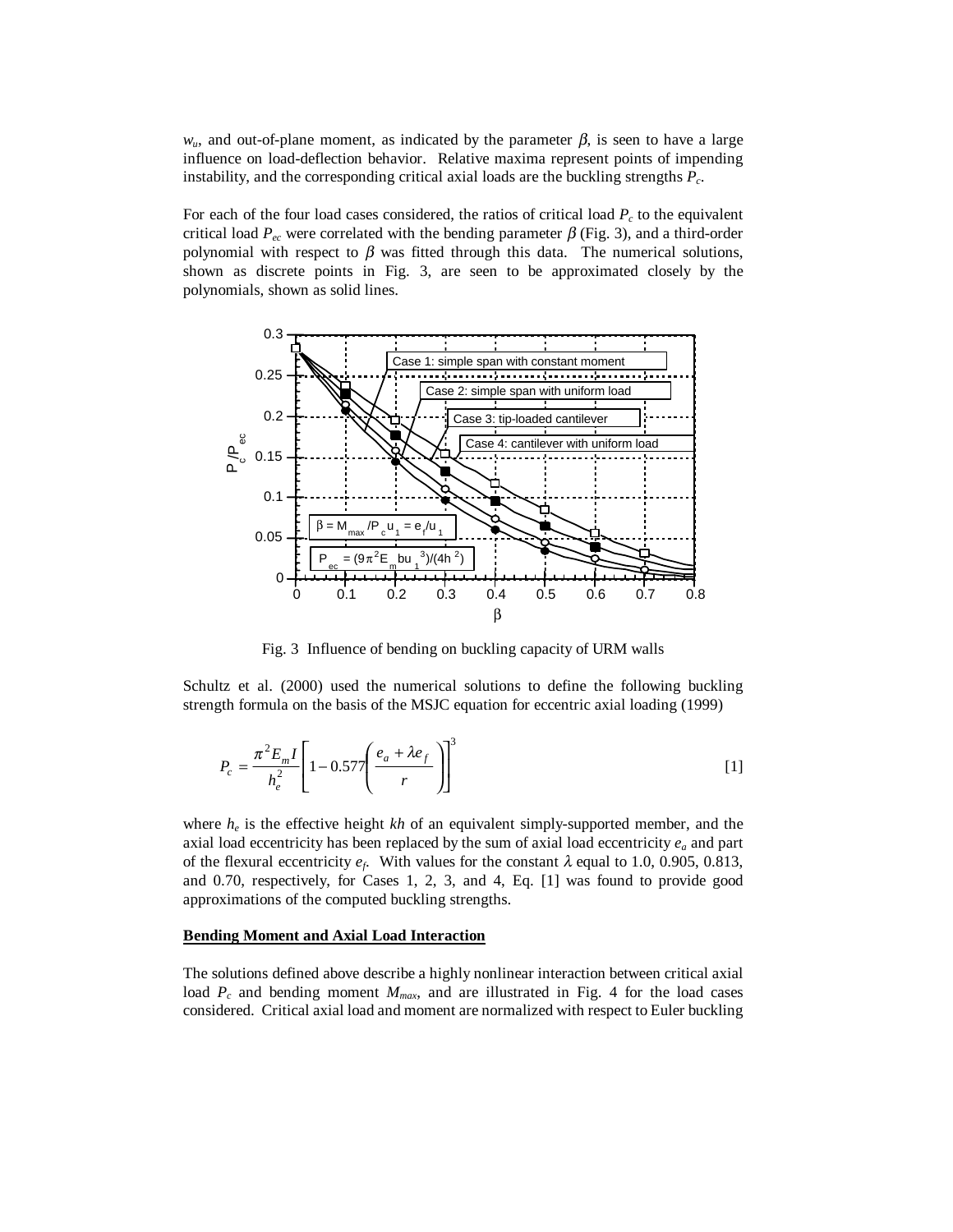load  $P<sub>E</sub>$  and radius of gyration *r*. It is noted that for a given moment, there are two values of axial load that produce axial compression instability. One of these is in a branch designated as the "tension" region  $(P_c/P_E < 0.4)$ , for which increases in axial load reduce flexural tension without a comparable increase in *P*-∆ instability. The other load is in the remaining branch designated as the "compression" region ( $P_c/P_E > 0.4$ ), for which the reduction in flexural tension does not offset the increased *P*-∆ instability.



Fig. 4 Moment-buckling load interaction for URM walls

Solution of Eq. [1] for routine design can be cumbersome as it is a fifth-order polynomial. Two different values for axial load satisfy the interaction for a given bending moment, and there is a peak moment for given wall dimensions and material properties beyond which there is no real solution. Rewriting Eq. [1] to solve for maximum moment  $M_{max}$  as function of critical load  $P_c$ 

$$
M_{max} = 1.732 \left(\frac{P_c r}{\lambda}\right) \left[1 - 0.577 \left(\frac{e_a}{r}\right) - \sqrt[3]{\frac{P_c}{P_E}}\right]
$$
 [2]

is computationally more expedient than solving Eq. [1].

#### **EXPERIMENTAL PROGRAM**

Using the solution for Case 2, the buckling strength of simply-supported, verticallyspanning masonry walls subjected to uniform lateral loads was investigated over a wide range of variables (Schultz and Mueffelman, 2001). Uniform lateral loads at buckling were compared with lateral load capacities for other design criteria including combined axial and flexural compression, flexural tension and out-of-plane horizontal shear. For most parametric combinations considered, the lateral load capacities for buckling were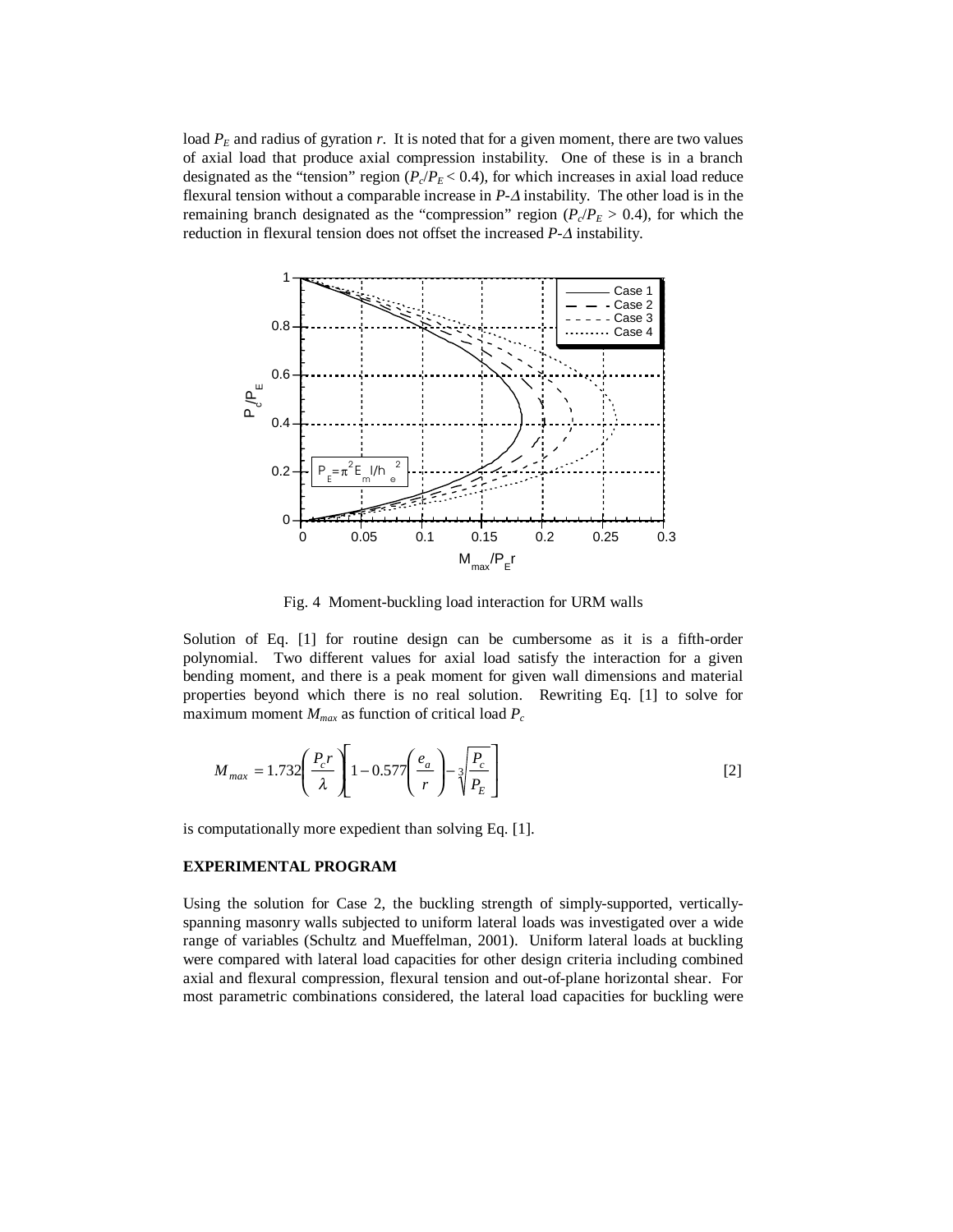smaller than those for all other criteria, suggesting that axial compression instability in the presence of transverse loading is the failure mode most likely to control the design of URM walls. These analytical results underscore the need for experimental verification of the axial load instability of slender URM walls subjected to transverse loading.

Yokel (1971) verified his buckling strength formula with data from eccentric axial load tests conducted in the U.S. during the 1960's, and Romano (1993) refers to more recent eccentric axial load tests conducted in Germany. However, these investigations did not include lateral loads. Consequently, an experimental program on transversely-loaded slender members is underway at the University of Minnesota to determine the potential for buckling instability in URM walls.

The current research program at the University of Minnesota includes eight unreinforced masonry wall specimens organized in two series. Experimental variables include type of masonry (concrete block or clay brick) as well as the magnitudes of axial and lateral loads. The first series comprises four solid clay brick walls, while the second includes four concrete block specimens. Both had fully-bedded mortar joints, and were made using type S Portland cement-lime mortar. Masonry compressive strengths at 28 days for the clay brick and concrete block masonry were 37.9 MPa (5500 psi) and 13.8 MPa (2000 psi), respectively.



Fig. 5 Test setup for stability tests of URM walls

This experimental program was designed around the test setup shown in Fig. 5 featuring masonry wall panels that are  $3.38$  m (11 ft 1 in.) tall, 0.80 m (31 5/8 in.) wide and 92-mm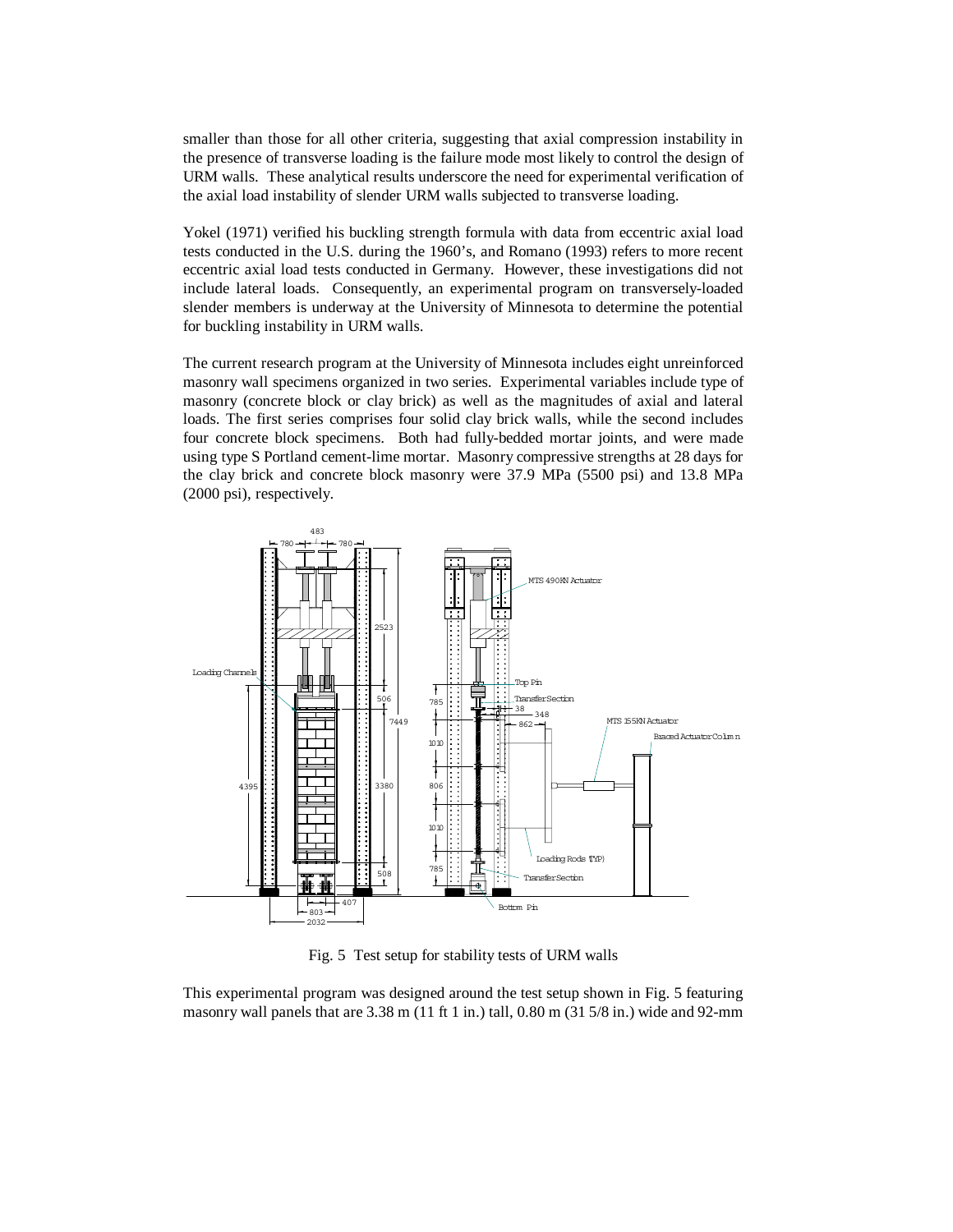thick (3 5/8 in.) units. The masonry panels were supported top and bottom by steel beam sections that were attached to pins, the bottom of which were bolted to the laboratory floor. The top pins were the swivel-ended fixtures of two 490 kN (110 kip) force actuators which supplied the axial loading. A single 155-kN (35 kip) horizontal actuator attached to a braced steel column served to provide the horizontal load by means of a whiffletree arrangement comprising threaded steel rods and spreader beams. The whiffletree loaded the masonry panels at four locations along a vertical plane, as shown in Fig. 2, and it produced a lateral moment distribution that simulates closely the moment diagram for uniform lateral pressure. The total height of the specimens between pins was 4.395 m (14 ft 5 in.) and included the steel beams and a portion of the pin fixtures. However, these non-masonry portions of the total pin-to-pin height *h* were subjected to very small moments, so their influence on behavior was negligible.

At the time this document was written, three of the clay brick walls had been tested. The tests were initiated by applying a pre-selected amount of axial loading to the specimens by means of the vertical actuators, and these loads were subsequently maintained constant. Walls 1, 2 and 3, respectively, sustained axial loads of 111 kN (25 kips), 222 kN (50 kips) and 312 kN (70 kips). The lateral actuator was operated in displacement control, and lateral displacement was incremented slowly until the wall specimens lost all capacity to resist lateral loading. Thus, during the tests, the specimens also resisted second-order  $(P-\Delta)$  moments generated by the lateral deflection of the masonry. The loading and the specimen response to loading were measured using internal load cells in the actuators, strain gages on the whiffletree rods, and LVDTs at various locations.

## **TEST RESULTS**

The specimens responded to the lateral loading in a controlled manner until the wall cracked. Single horizontal cracks formed near the center of the wall, and the crack widths increased with subsequent loading. Beyond that point, lateral displacement grew quickly and resistance to the lateral load decreased rapidly. The specimens were not allowed to fail in a sudden manner because lateral displacements rather than lateral loads were incremented during the tests, i.e. horizontal actuator displacements were controlled instead of actuator loads. By the end of the tests, even though lateral load capacity of the specimens had been exhausted, second-order (*P-*∆) moments were quite large. Plots of the lateral load vs. lateral displacement behavior of the specimens are given in Fig. 6.

By the time Wall 3 was tested, a problem regarding the test setup was discovered. A finite amount of flexural restraint was being imposed by the top and bottom pins of the setup. Thus, Walls 1, 2, and 3 were not tested in a simply-supported configuration, but rather one with flexural restraints at the ends. The lateral displacement profiles for the specimens were used to construct curvature functions, and these functions were searched to identify points of inflection for the specimens. The corresponding locations are reported in Fig. 7 for Walls 2 and 3, but this procedure could not be used for Wall 1 because there were insufficient LVDTs to generate reliable curvature functions. The locations of the points of inflection also served to define the effective height  $h_e$  of the specimens, and these are also plotted in Fig. 7.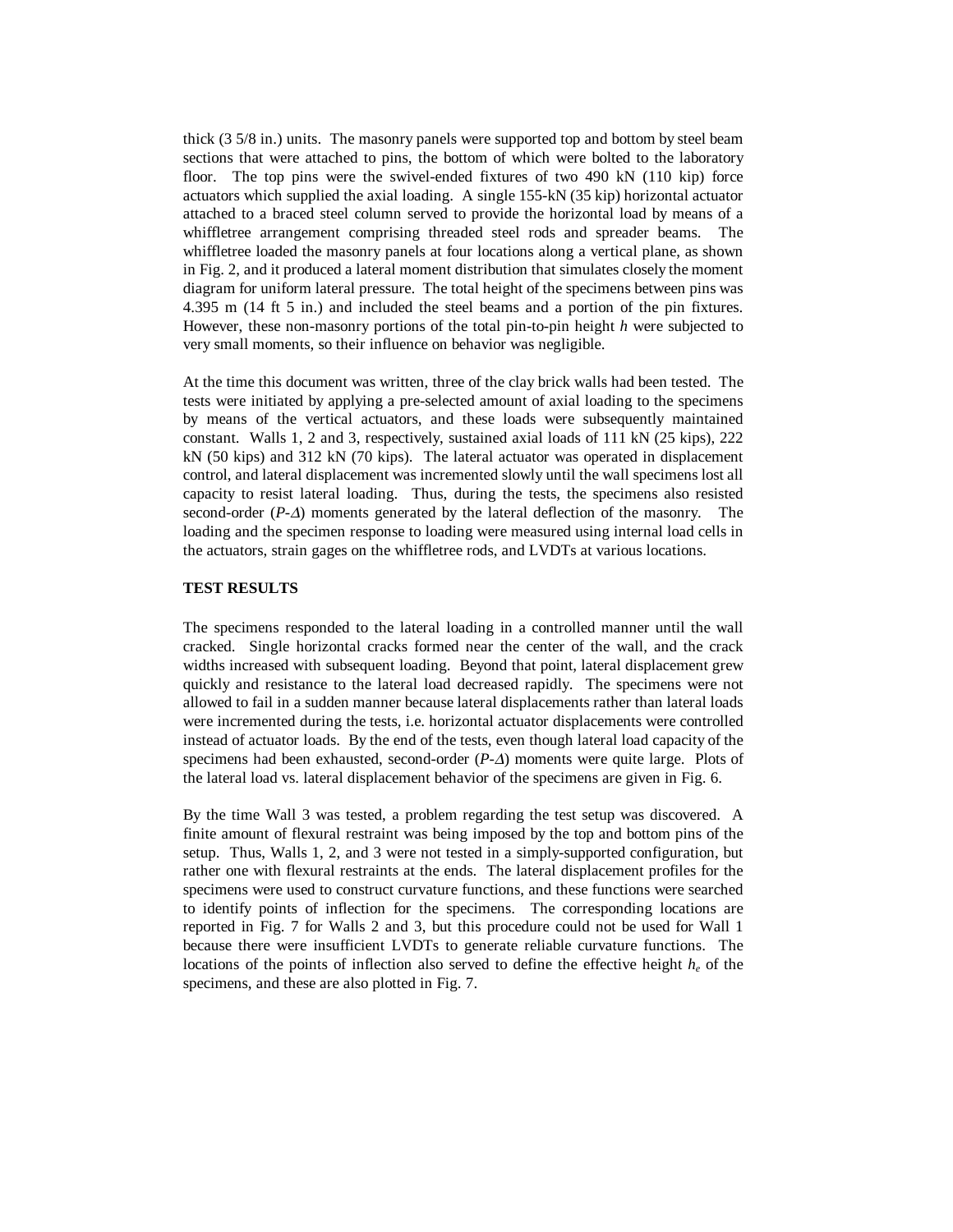

Fig. 6 Lateral load-deflection behavior of brick test walls

The effective heights reported in Fig. 7 are very similar for Walls 2 and 3. By the time the specimens cracked and lost stiffness, bending moment had also peaked, and these instances were taken as the stability limits for the specimens. These occurred at displacements that were roughly equal to 1/3 of the total lateral displacement for Walls 2 and 3. The ratio of effective height  $h_e$  to total height *h* defines effective length factors  $k =$ 0.75 for Walls 2 and 3. Because no such determination could be made for Wall 1, and since effective heights were so similar for Walls 2 and 3,  $k = 0.75$  was also assumed for Wall 1 at the stability limit. Thus, Walls 1, 2 and 3 were much less slender than planned.



Fig. 7 Points of inflection and effective heights during brick wall tests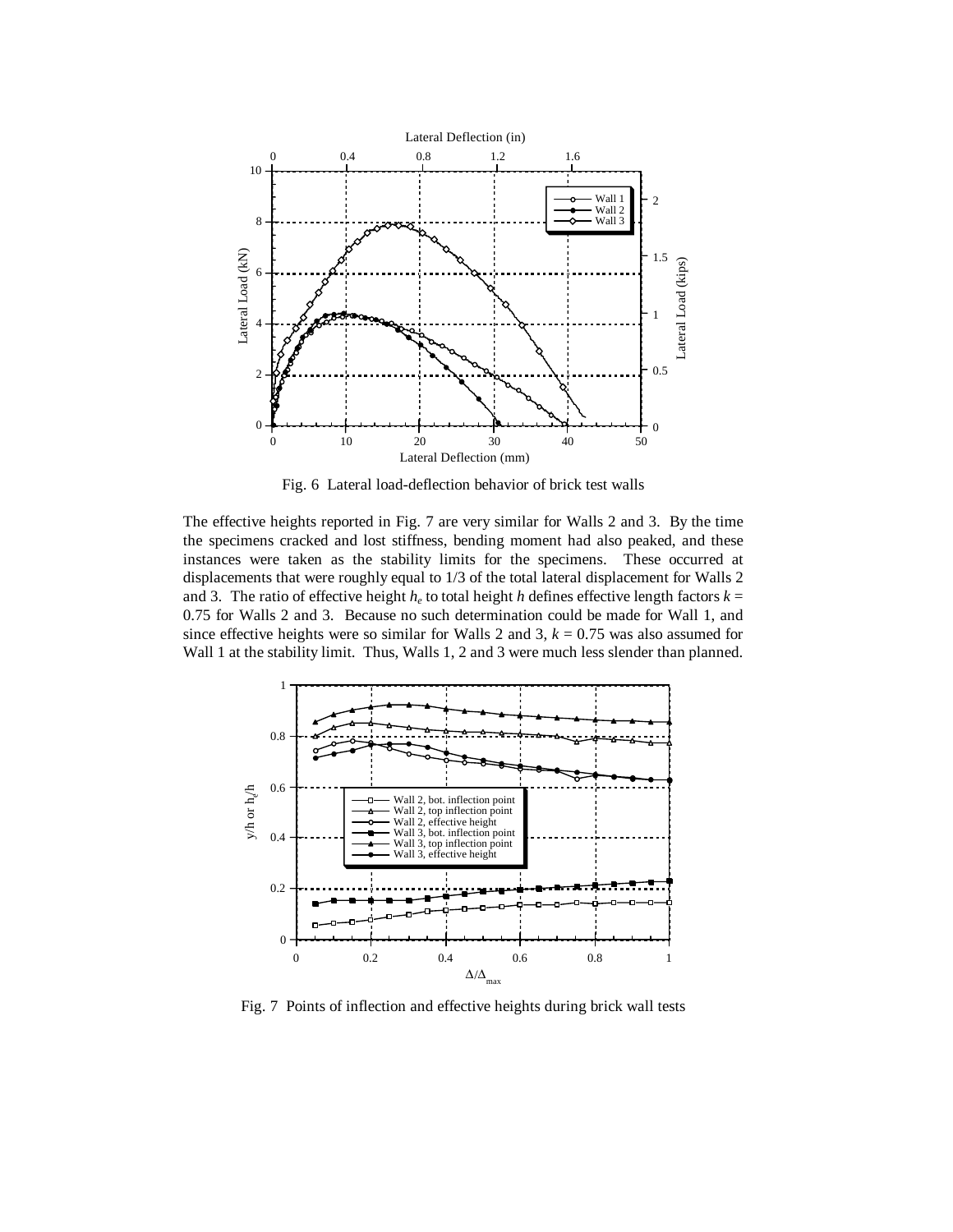#### **Verification of Stability Limits**

A bending moment-axial load interaction diagram was constructed using Eq. [2] for an effective height  $h_e = kh = 0.75(4.395 \text{ m}) = 3.30 \text{ m}$  (10 ft 10 in.). The digram is shown in Fig. 8 after normalizing by the Euler buckling load  $P_E$  and the radius of gyration  $r$ . Data from the tests of Walls 1, 2 and 3 are also indicated. Walls 1 and 3 are seen to approximate the elastic interaction reasonably well, but Wall 2 displayed less bending strength than would be expected from the elastic interaction. This variability can be attributed, in part, to the general variability of masonry material properties. Nonetheless, the tests data is strongly supportive of the stability limits defined by Eq. [1] and [2].



Fig. 8 Verification of moment-axial load interaction for brick walls

The issue of nonlinearity often arises in relation to the stability of URM compression members. Ganduscio (1993) and Romano (1997) reported the buckling solution for a cantilever masonry wall with a concentrated lateral load at the top (i.e., Case 3). They used a nonlinear, exponential stress-strain relation for masonry in compression and noted a marked effect on critical axial loads with increasing degree of nonlinearity. In the U.S., the elastic modulus of masonry  $E_m$  is defined as the slope of a line that is secant to the stress-strain curve for masonry in compression at stresses equal to  $0.0.05f<sub>m</sub>$  and  $0.33f<sub>m</sub>$ , and it incorporates a significant portion of the nonlinearity inherent in masonry behavior. Using  $E_m$  defined in this manner, Schultz et al. (2000) demonstrated that the elastic solution represented by Eq. [1] provides a conservative approximation of the nonlinear solution for slender and moderately slender walls  $(h/r > 35)$ . Furthermore, the elastic solution was found to overestimate the nonlinear solution for stocky walls in a substantive manner only when there was little bending (i.e., small  $\beta$ ).

As of the writing of this document, the test setup is being modified by replacing the top and bottom pins with commercial bearings so as to reduce the flexural restraint at the ends of the wall specimens. Subsequent tests will be conducted with the modified setup.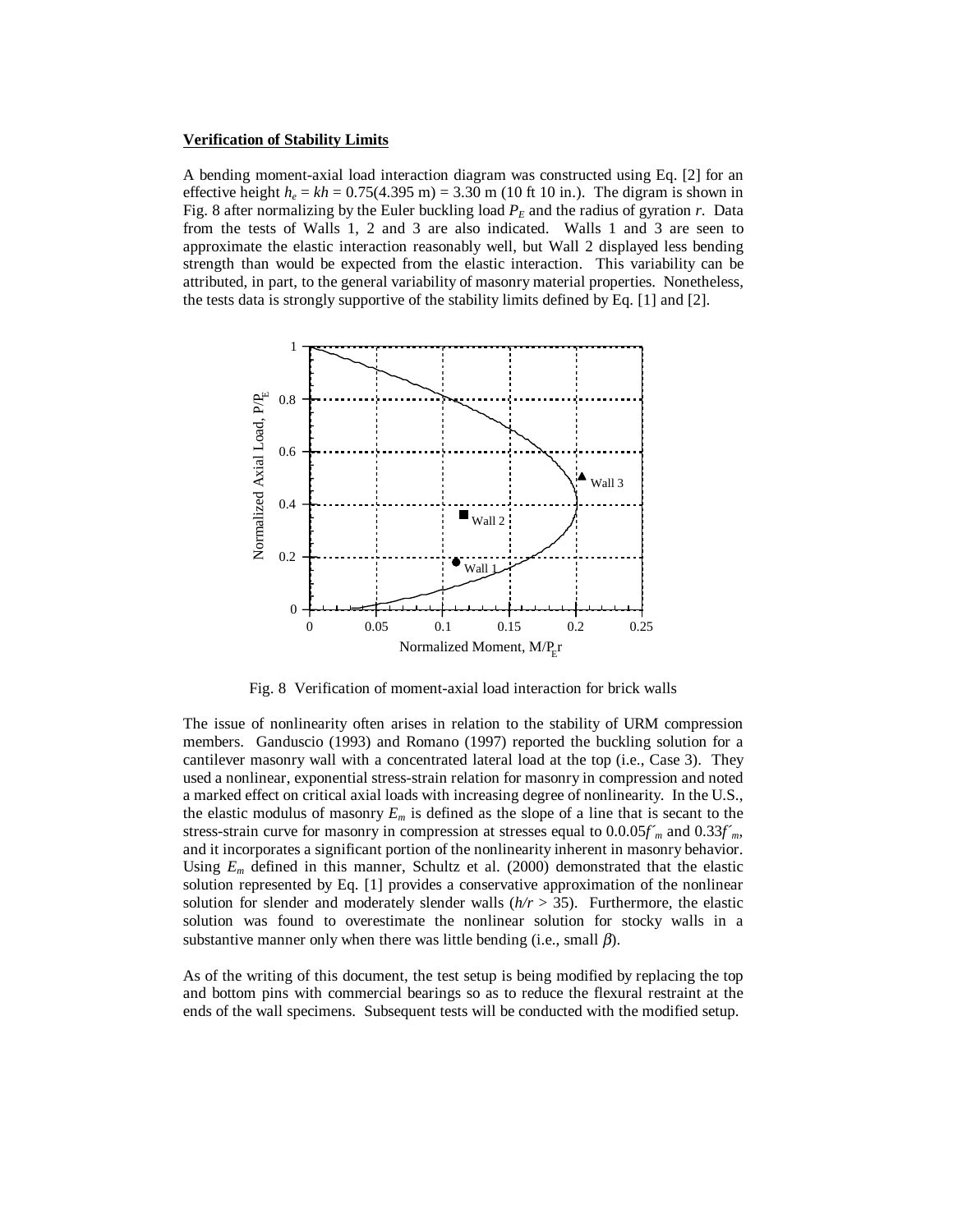## **CONCLUSIONS**

Numerical solutions to the differential equations for flexure of URM members demonstrate 1) deleterious effects on buckling strength with out-of-plane bending, and 2) nonlinear interaction between moment and axial load. However, due to the complexity of this interaction, moment capacity is more expediently defined as a function of axial load at incipient instability rather than the opposite. Nonetheless, the calculations in this and previous studies suggest an urgent need for an experimental investigation of the stability of slender URM walls with transverse loading.

The first three URM specimen tests in a program of 8 walls have been completed. The specimens were tested in a setup that includes constant axial load and monotonically increasing lateral displacement. Under the lateral loading, the wall specimens developed a single crack near mid-height and deflected laterally until all load capacity was exhausted. Problems with the pins in the test setup led to unwanted flexural restraint at the ends of Walls 1, 2 and 3, but specimen displacement data was used to calculate the effective length *he* at the stability limit. The test data strongly suggests the existence of a stability interaction between out-of-plane bending moment and axial load. The test setup is being modified to eliminate the flexural restraint at the ends of the walls, and the remaining 5 specimens will be tested in the new setup.

# **ACKNOWLEDGEMENTS**

This research was conducted with financial support from the National Science Foundation through grant CMS-9904110. Additional support was received from the Minnesota Office of the International Masonry Institute, the Anchor Block Company, and the Minnesota Brick Company. This support is gratefully acknowledged.

#### **REFERENCES**

- Angervo, K., *Uber die knickung und tragfahigkeit eines excentrisch gedrueckten pfeilers*, Staaliche Tecnische Forschungsansalt, Helsinki, 1954.
- *Code of Practice for Use of Masonry: Parts 1, 2 and 3*, BS 5628, British Standards Institution, London, 1985.
- Colville, J. , "Stress reduction factors for masonry walls," *Journal of the Structural Division*, ASCE, 105(ST10):2035-2051, 1979.
- Ganduscio, S., and F. Romano, F, "FEM and analytical solutions for buckling of nonlinear masonry members," *Journal of Structural Engineering*, ASCE, 123(1):104-111, 1997.
- Masonry Standards Joint Committee, *Building Code Requirements for Masonry Structures*, ACI 530-99/ASCE 5-99/TMS 402-99, American Concrete Institute, Farmington Hills, MI, American Society of Civil Engineers, Reston, VA, The Masonry Society, Boulder, CO, 1999.
- La Mendola, L., M. Papia, and G. Zingone, "Stability of masonry walls subjected to transverse forces," *Journal of Structural Engineering*, ASCE, 121(11):1581-1587, 1995.
- *Minimum Design Loads for Buildings and Other Structures*, ASCE 7-98, American Soc. of Civil Engineers, Reston, VA, 1998, 232 pp.